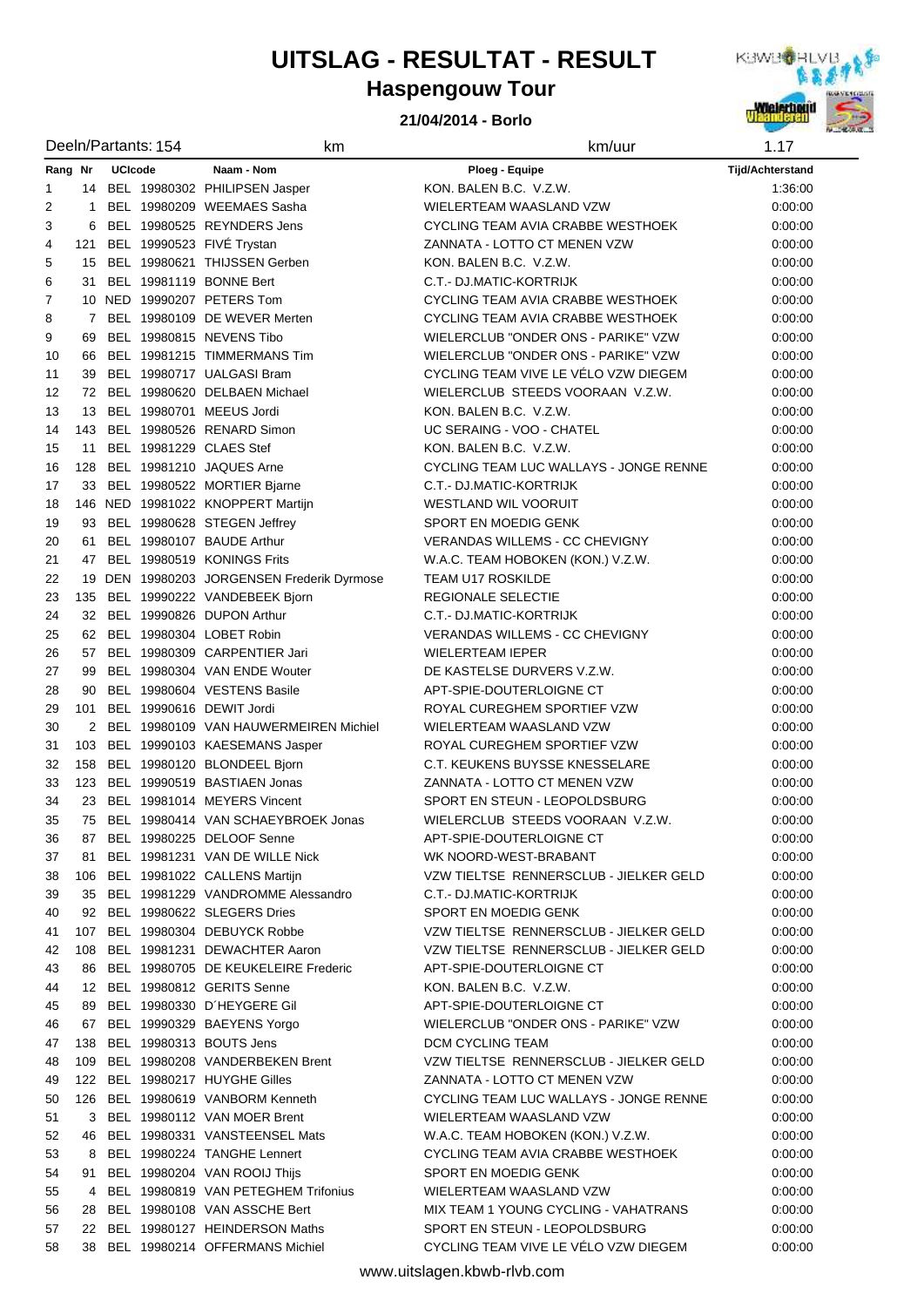# **UITSLAG - RESULTAT - RESULT**



### **21/04/2014 - Borlo**



| Deeln/Partants: 154       |         |            | km                                                                                  | km/uur                                                     | 1.17    |
|---------------------------|---------|------------|-------------------------------------------------------------------------------------|------------------------------------------------------------|---------|
| Rang Nr<br><b>UCIcode</b> |         | Naam - Nom | Ploeg - Equipe                                                                      | <b>Tijd/Achterstand</b>                                    |         |
| 59                        |         |            | 94 BEL 19981010 BORGERS Gilles                                                      | SPORT EN MOEDIG GENK                                       | 0:00:00 |
| 60                        | 5       |            | BEL 19980711 VAN DE VOORDE Lennert                                                  | WIELERTEAM WAASLAND VZW                                    | 0:00:00 |
| 61                        | 157     |            | BEL 19980120 MEULEMEESTER Ruben                                                     | C.T. KEUKENS BUYSSE KNESSELARE                             | 0:00:00 |
| 62                        |         |            | 110 BEL 19980628 VERHULST Wouter                                                    | VZW TIELTSE RENNERSCLUB - JIELKER GELD                     | 0:00:00 |
| 63                        |         |            | 102 BEL 19990202 DU FOUR Jens                                                       | ROYAL CUREGHEM SPORTIEF VZW                                | 0:00:00 |
| 64                        |         |            | 71 BEL 19980324 AMELINCKX Stef                                                      | WIELERCLUB STEEDS VOORAAN V.Z.W.                           | 0:00:00 |
| 65                        | 51      |            | BEL 19980904 BAUTERS Reno                                                           | <b>KSC DENDERSTREEK LABIEKES</b>                           | 0:00:00 |
| 66                        | 96      |            | BEL 19980608 DRIESEN Yarne                                                          | DE KASTELSE DURVERS V.Z.W.                                 | 0:00:00 |
| 67                        |         |            | 82 BEL 19990307 FRANCOIS Casper                                                     | WK NOORD-WEST-BRABANT                                      | 0:00:00 |
| 68                        |         |            | 116 BEL 19980110 TRIO Maxim                                                         | KONINKLIJKE BRUGSE VELOSPORT VZW                           | 0:00:00 |
| 69                        | 115     |            | BEL 19990114 DELANGHE Niels                                                         | LOTTO OLYMPIA TIENEN                                       | 0:00:00 |
| 70                        |         |            | 112 BEL 19981126 VANDERMOSTEN Tom                                                   | LOTTO OLYMPIA TIENEN                                       | 0.00:00 |
| 71                        |         |            | 147 NED 19981118 VAN KOPPEN Wessel                                                  | <b>WESTLAND WIL VOORUIT</b>                                | 0.00:00 |
| 72                        |         |            | 155 USA 19980815 TUCKER Jack                                                        | <b>USA NATIONAL TEAM</b>                                   | 0:00:00 |
| 73                        |         |            | 84 BEL 19980211 SNACKAERT Yannick                                                   | WK NOORD-WEST-BRABANT                                      | 0:00:00 |
| 74                        |         |            | 64 BEL 19981018 ELST Colin                                                          | <b>VERANDAS WILLEMS - CC CHEVIGNY</b>                      | 0:00:00 |
| 75                        |         |            | 65 BEL 19980617 GARNIER Thomas                                                      | <b>VERANDAS WILLEMS - CC CHEVIGNY</b>                      | 0:00:00 |
| 76                        |         |            | 76 BEL 19980407 VERELST Jef                                                         | K.W.C. HEIST ZUIDERKEMPEN V.Z.W.                           | 0:00:00 |
| 77                        |         |            | 148 NED 19991115 MIDDELBURG Freek                                                   | <b>WESTLAND WIL VOORUIT</b>                                | 0:00:00 |
| 78                        |         |            | 114 BEL 19980725 PARMENTIER Roald                                                   | LOTTO OLYMPIA TIENEN                                       | 0:00:00 |
| 79                        |         |            | 156 BEL 19980312 VAN HOOREBEKE Arno                                                 | C.T. KEUKENS BUYSSE KNESSELARE                             | 0:00:00 |
| 80                        |         |            | 151 USA 19980712 WILLET Daniel                                                      | USA NATIONAL TEAM                                          | 0:00:00 |
| 81                        |         |            | 56 BEL 19981207 BOUTTÉ Niels                                                        | <b>WIELERTEAM IEPER</b>                                    | 0:00:00 |
| 82                        | 117     |            | BEL 19980826 ARNOU Steve                                                            | KONINKLIJKE BRUGSE VELOSPORT VZW                           | 0:00:00 |
| 83                        |         |            | 144 BEL 19980731 ZULIANI Alexandre                                                  | UC SERAING - VOO - CHATEL                                  | 0:00:00 |
| 84                        |         |            | 70 BEL 19981013 GAYTANT Remco                                                       | WIELERCLUB "ONDER ONS - PARIKE" VZW                        | 0:00:00 |
| 85                        | 68      |            | BEL 19990211 STEVENS Matthias                                                       | WIELERCLUB "ONDER ONS - PARIKE" VZW                        | 0:00:00 |
| 86                        |         |            | 153 USA 19980728 COX Rupert                                                         | <b>USA NATIONAL TEAM</b>                                   | 0:00:00 |
| 87                        |         |            | 50 BEL 19980425 COMMISSARIS Lucas                                                   | W.A.C. TEAM HOBOKEN (KON.) V.Z.W.                          | 0:00:00 |
| 88                        |         |            | 150 NED 19990719 VAN DEN BERG Carlo                                                 | <b>WESTLAND WIL VOORUIT</b>                                | 0:00:00 |
| 89                        | 85      |            | BEL 19980728 WALSCHAP Sam                                                           | WK NOORD-WEST-BRABANT                                      | 0:00:00 |
| 90                        | 140     |            | BEL 19981215 DRUYTS Miquel                                                          | DCM CYCLING TEAM                                           | 0.00:00 |
| 91                        | 125     |            | BEL 19980726 BORRA Gilles                                                           | ZANNATA - LOTTO CT MENEN VZW                               | 0:00:00 |
| 92                        |         |            | 16 DEN 19980105 MIELKE Anders                                                       | <b>TEAM U17 ROSKILDE</b>                                   | 0:00:00 |
| 93                        |         |            | 9 NED 19980914 POLDERVAART Mario                                                    | CYCLING TEAM AVIA CRABBE WESTHOEK                          | 0:00:00 |
| 94                        | 18      |            | DEN 19980502 LARSEN Mathias                                                         | TEAM U17 ROSKILDE                                          | 0:00:00 |
| 95                        | 141     |            | BEL 19980129 HEYE Alan                                                              | UC SERAING - VOO - CHATEL                                  | 0.00:00 |
| 96                        | 40      |            | BEL 19981123 VANDENBROECK Yarno                                                     | CYCLING TEAM VIVE LE VÉLO VZW DIEGEM                       | 0:00:00 |
| 97                        | 29      |            | BEL 19980731 MATTHYS Jonas                                                          | MIX TEAM 1 YOUNG CYCLING - VAHATRANS                       | 0.00:00 |
| 98                        | 88      |            | BEL 19980223 BERCKMOES Charles                                                      | APT-SPIE-DOUTERLOIGNE CT                                   | 0.00.12 |
| 99                        | 34      |            | BEL 19981027 SEGAERT Loïc                                                           | C.T.- DJ.MATIC-KORTRIJK                                    | 0.00.12 |
| 100                       |         |            | 73 BEL 19980312 MOLKENS Niels                                                       | WIELERCLUB STEEDS VOORAAN V.Z.W.                           | 0.00.13 |
|                           |         |            | 101 124 BEL 19990413 DE PELSMAEKER Sam                                              | ZANNATA - LOTTO CT MENEN VZW                               | 0:00:28 |
|                           |         |            | 102 145 BEL 19980813 ONCKELINX Nand                                                 | UC SERAING - VOO - CHATEL                                  | 0:00:28 |
|                           |         |            | 103 100 BEL 19990520 GEERTS Bjorn                                                   | DE KASTELSE DURVERS V.Z.W.                                 | 0:02:00 |
|                           |         |            | 104 133 BEL 19991212 ARKESTEYN Aron                                                 | REGIONALE SELECTIE<br>CYCLING TEAM VIVE LE VÉLO VZW DIEGEM | 0:02:00 |
| 105                       |         |            | 37 BEL 19981023 GIART Pieter                                                        |                                                            | 0:02:00 |
|                           |         |            | 106 104 BEL 19981125 VAN DE VELDE Guillaume<br>107 139 BEL 19980710 SERNEELS Dieter | ROYAL CUREGHEM SPORTIEF VZW                                | 0:02:00 |
|                           |         |            |                                                                                     | DCM CYCLING TEAM                                           | 0:02:00 |
| 108                       |         |            | 24 BEL 19980526 MONDELAERS Jarno                                                    | SPORT EN STEUN - LEOPOLDSBURG                              | 0:02:00 |
| 109                       |         |            | 74 BEL 19990713 FOCQUET Mathijs                                                     | WIELERCLUB STEEDS VOORAAN V.Z.W.                           | 0:02:00 |
|                           | 110 131 |            | BEL 19980113 STERCKX Omar<br>BEL 19980120 VAN LYSEBETH Mathias                      | REGIONALE SELECTIE<br>ROYAL CUREGHEM SPORTIEF VZW          | 0:02:00 |
|                           | 111 105 |            | 55 BEL 19980816 DE GROODT Jordy                                                     | <b>KSC DENDERSTREEK LABIEKES</b>                           | 0:02:00 |
| 112                       |         |            |                                                                                     |                                                            | 0:02:00 |
|                           |         |            | 113 149 NED 19990923 KUIJVENHOVEN Robin                                             | <b>WESTLAND WIL VOORUIT</b>                                | 0:02:00 |
|                           |         |            | 114 118 BEL 19980901 COUHYSDER Neil                                                 | KONINKLIJKE BRUGSE VELOSPORT VZW                           | 0.02:28 |
| 115                       |         |            | 20 DEN 19980722 GYLLING Peter                                                       | <b>TEAM U17 ROSKILDE</b>                                   | 0:03:45 |
|                           |         |            | 116 120 BEL 19980529 BOGAERT Mathieu                                                | KONINKLIJKE BRUGSE VELOSPORT VZW                           | 0:03:45 |

www.uitslagen.kbwb-rlvb.com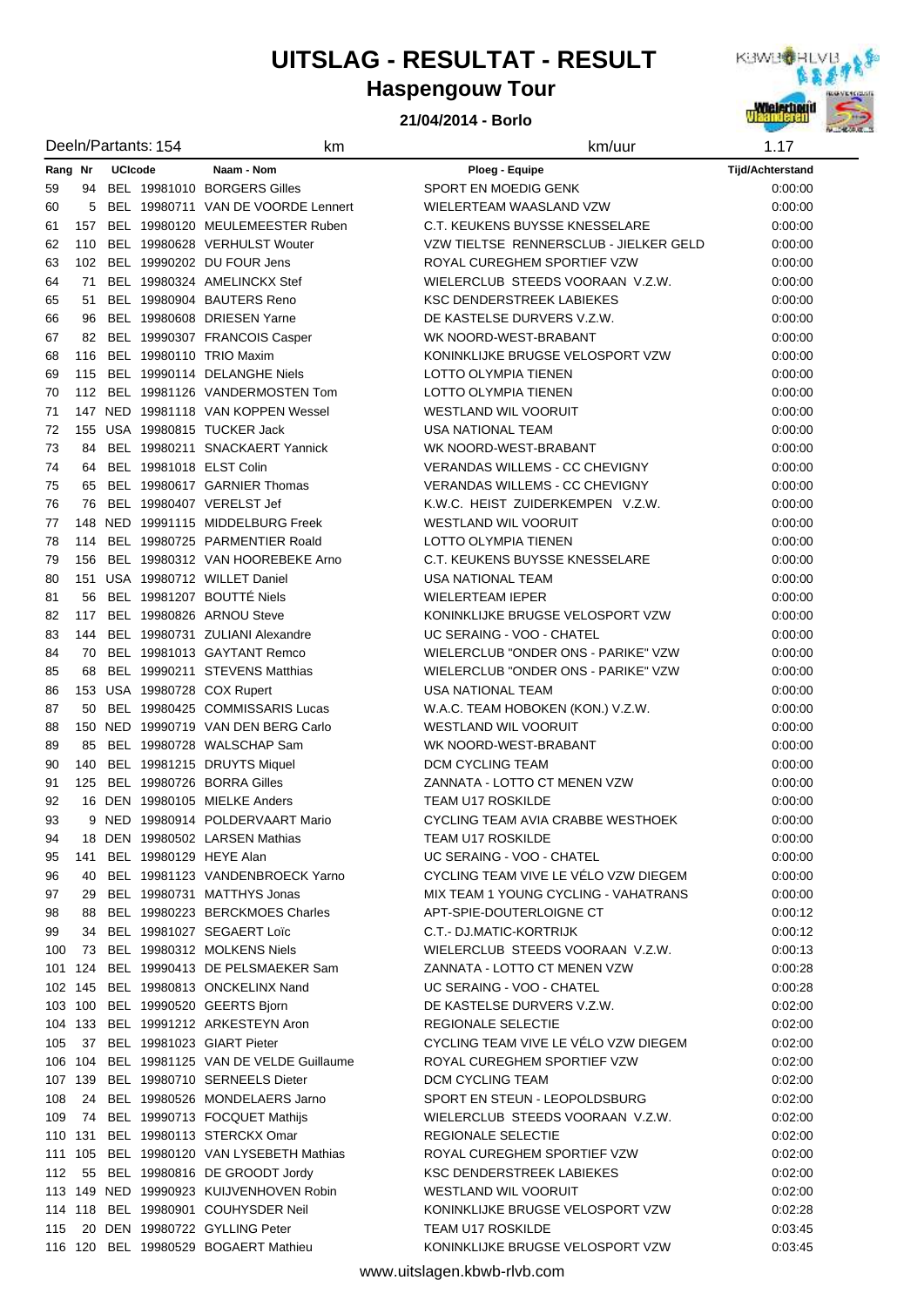## **UITSLAG - RESULTAT - RESULT**



## **Haspengouw Tour**

#### **21/04/2014 - Borlo**

|                               | Deeln/Partants: 154 |     | km                              |                               | km/uur                    |                      | 1.17                    |
|-------------------------------|---------------------|-----|---------------------------------|-------------------------------|---------------------------|----------------------|-------------------------|
| Rang Nr                       | <b>UCIcode</b>      |     | Naam - Nom                      |                               | Ploeg - Equipe            |                      | <b>Tijd/Achterstand</b> |
| 117 137                       |                     |     | BEL 19980906 VERHOEVEN Robbe    | DCM CYCLING TEAM              |                           |                      | 0.04:00                 |
| 118                           |                     |     | 53 BEL 19990528 DESCHEPPER Ward |                               | KSC DENDERSTREEK LABIEKES |                      | 0.04:00                 |
| Gestart / Partants:           |                     | 154 |                                 | Aangekomen / Arrivés :<br>118 |                           | Opgaven / Abandons : | 36                      |
| Niet gestart / Non partants : |                     |     |                                 | Buiten tijd / Hors delai :    |                           |                      |                         |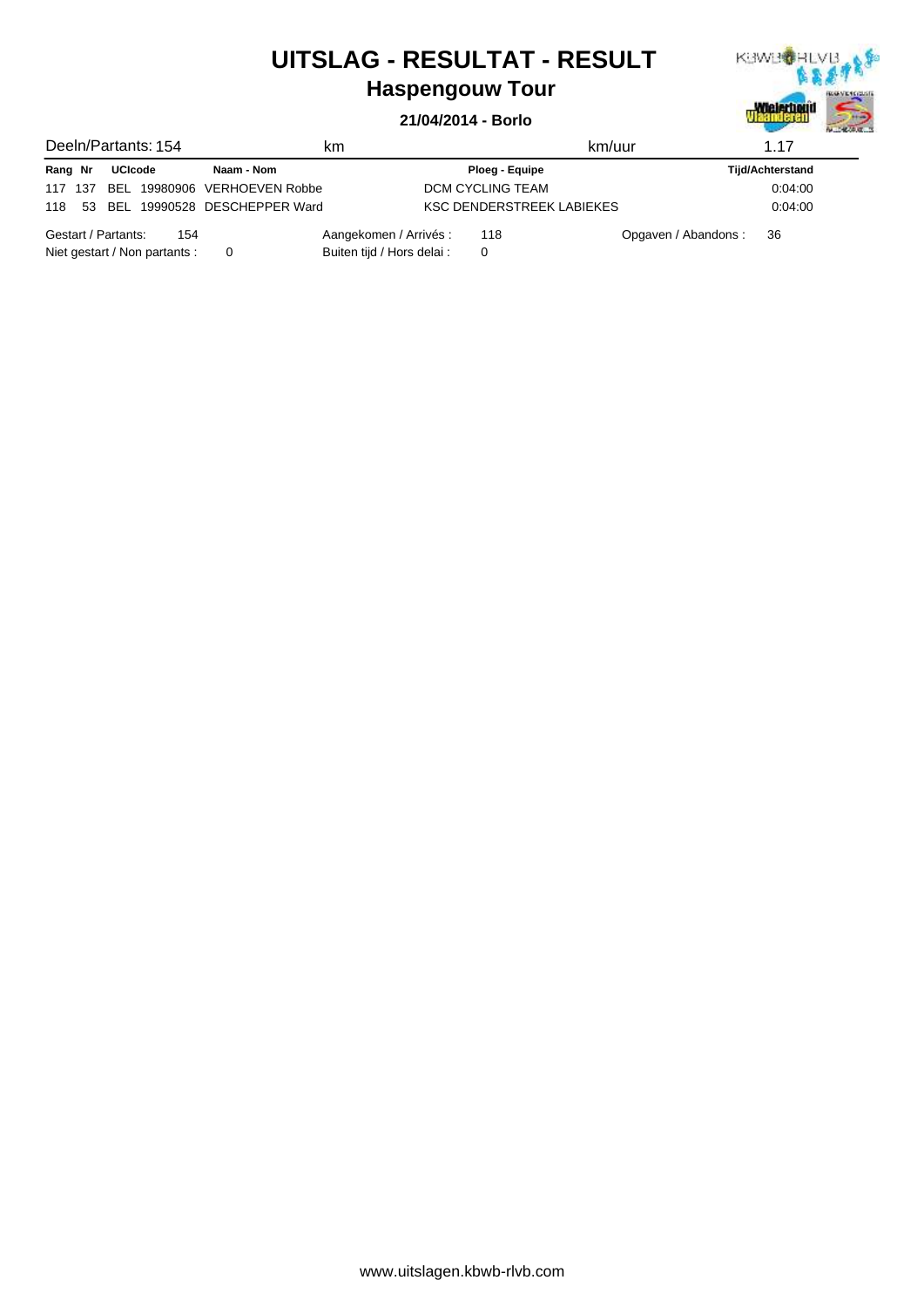### **Haspengouw Tour Clubklassement - Classement Interéquipes**



| Rang<br>1 | <b>Ploeg - Equipe</b><br>CYCLING TEAM AVIA CRABBE WESTHOEK | Totaaltijd - Temps Punten - Points<br>4:48:00 | 18  | 1e renner-1re coureur |
|-----------|------------------------------------------------------------|-----------------------------------------------|-----|-----------------------|
| 2         | KON. BALEN B.C. V.Z.W.                                     | 4:48:00                                       | 19  |                       |
| 3         | C.T.- DJ.MATIC-KORTRIJK                                    | 4:48:00                                       | 47  |                       |
| 4         | WIELERCLUB "ONDER ONS - PARIKE" VZW                        | 4:48:00                                       | 65  |                       |
| 5         | WIELERTEAM WAASLAND VZW                                    | 4:48:00                                       | 83  |                       |
| 6         | ZANNATA - LOTTO CT MENEN VZW                               | 4:48:00                                       | 86  |                       |
| 7         | APT-SPIE-DOUTERLOIGNE CT                                   | 4:48:00                                       | 107 |                       |
| 8         | WIELERCLUB STEEDS VOORAAN V.Z.W.                           | 4:48:00                                       | 111 |                       |
| 9         | SPORT EN MOEDIG GENK                                       | 4:48:00                                       | 113 |                       |
| 10        | <b>VERANDAS WILLEMS - CC CHEVIGNY</b>                      | 4:48:00                                       | 119 |                       |
| 11        | VZW TIELTSE RENNERSCLUB - JIELKER GELDHOF                  | 4:48:00                                       | 121 |                       |
| 12        | ROYAL CUREGHEM SPORTIEF VZW                                | 4:48:00                                       | 123 |                       |
| 13        | W.A.C. TEAM HOBOKEN (KON.) V.Z.W.                          | 4:48:00                                       | 160 |                       |
| 14        | CYCLING TEAM VIVE LE VÉLO VZW DIEGEM                       | 4:48:00                                       | 165 |                       |
| 15        | <b>WESTLAND WIL VOORUIT</b>                                | 4:48:00                                       | 166 |                       |
| 16        | C.T. KEUKENS BUYSSE KNESSELARE                             | 4:48:00                                       | 172 |                       |
| 17        | WK NOORD-WEST-BRABANT                                      | 4:48:00                                       | 177 |                       |
| 18        | UC SERAING - VOO - CHATEL                                  | 4:48:00                                       | 192 |                       |
| 19        | <b>TEAM U17 ROSKILDE</b>                                   | 4:48:00                                       | 208 |                       |
| 20        | <b>LOTTO OLYMPIA TIENEN</b>                                | 4:48:00                                       | 217 |                       |
| 21        | <b>USA NATIONAL TEAM</b>                                   | 4:48:00                                       | 238 |                       |
| 22        | DE KASTELSE DURVERS V.Z.W.                                 | 4:50:00                                       | 196 |                       |
| 23        | SPORT EN STEUN - LEOPOLDSBURG                              | 4:50:00                                       | 199 |                       |
| 24        | DCM CYCLING TEAM                                           | 4:50:00                                       | 244 |                       |
| 25        | KONINKLIJKE BRUGSE VELOSPORT VZW                           | 4:50:28                                       | 264 |                       |
| 26        | REGIONALE SELECTIE                                         | 4:52:00                                       | 237 |                       |
| 27        | <b>KSC DENDERSTREEK LABIEKES</b>                           | 4:54:00                                       | 295 |                       |
| 28        | CYCLING TEAM LUC WALLAYS - JONGE RENNERS ROESE             | 3.12.00                                       | 66  |                       |
| 29        | <b>WIELERTEAM IEPER</b>                                    | 3.12.00                                       | 107 |                       |
| 30        | MIX TEAM 1 YOUNG CYCLING - VAHATRANS                       | 3:12:00                                       | 153 |                       |

31 K.W.C. HEIST ZUIDERKEMPEN V.Z.W. 1:36:00 1:36:00 76